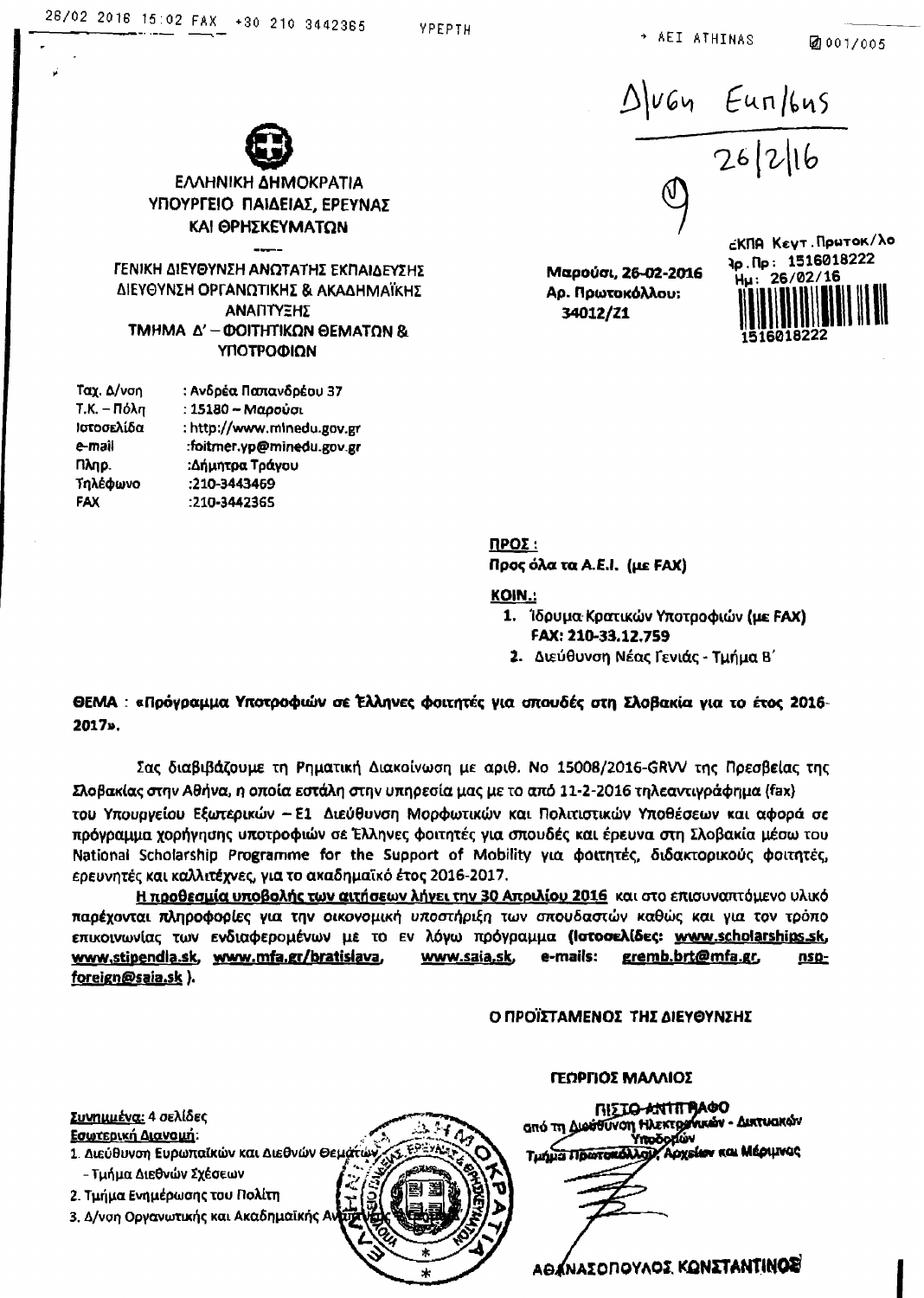FROM E1 DANSH

03:48

 $\ddot{\phantom{0}}$ 

11-FEB-2016

ł

## **ΤΗΛΕΑΝΤΊΓΡΑΦΗΜΑ**

YPEPTH

MPOS: YAROROPYERO MOLOGROS, EPERIDAL Ε1 Δ/νση Μορφωτικών και Πολιπστικών Υποθέσεων **War OpyBridge Draw WULCYSY** DIVON DOIN war n no c *Adval* αρ. τηλ.: 210.368.2274 αρ. φαξ.: 210.368.2273 Aθήνα, 11.2.2016 2103442365 *αρ. φαξ.:*  $\Sigma$ UV, OEA.: 1+1- $\uparrow$ 

Σας αποστέλλουμε *ρηματική διακοίγωση no.15008/2016-GRVV*.

Mocolocias Panior 840



**ҮП.П.Е.Ө./КП** 23014/11-02-2016 13:30:17  $21$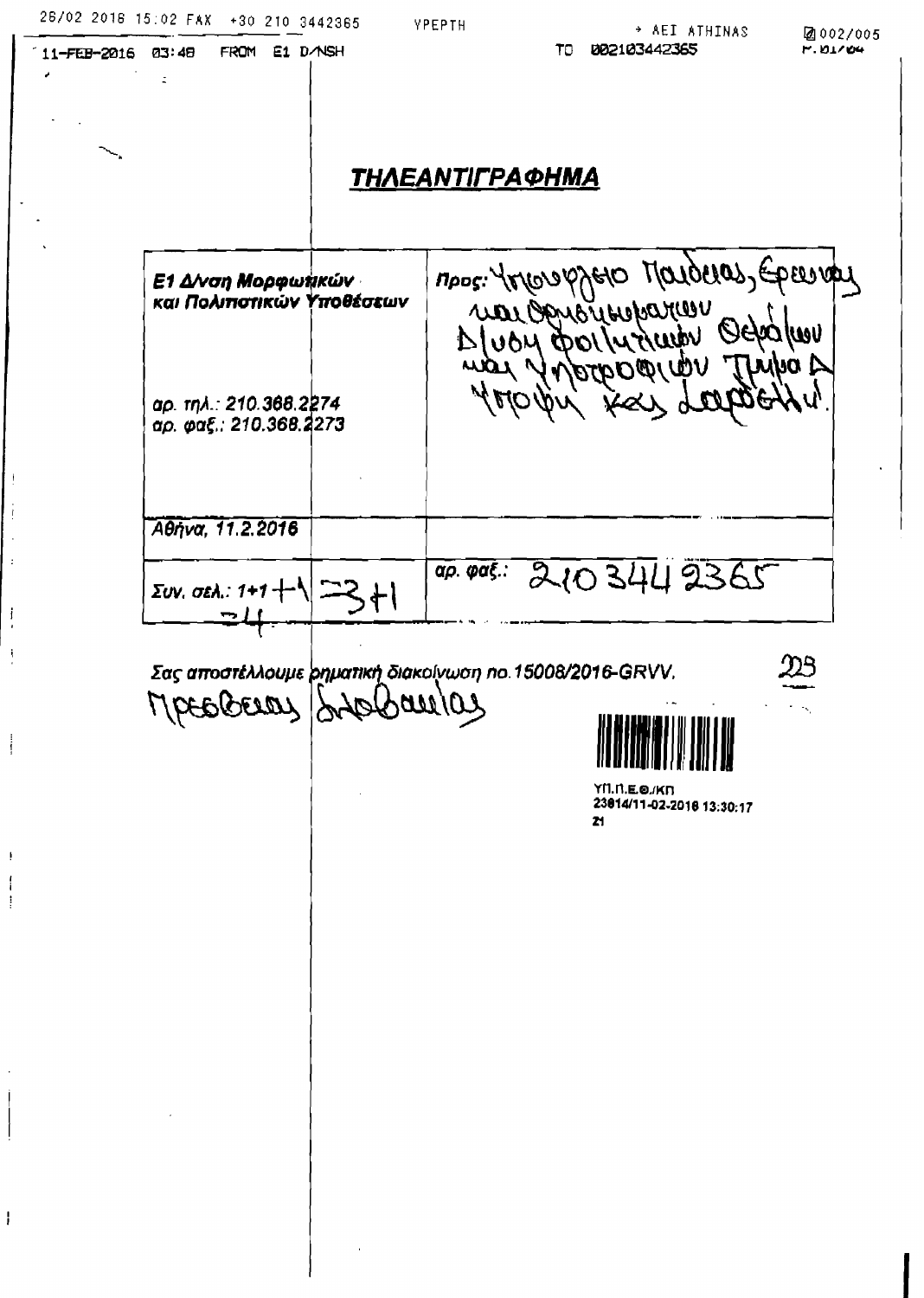FROM E1 D/NSH 11-FEB-2016 03:48

**VPEPTH** 

#### → AEI ATHINAS 882103442365 TΠ

⊠ 003/005 P.02/04

VELVYSLANECTVO SLOVENSKEJ REPUBLIKY

**EMBASSY** OF THE SLOVAK REPUBLIC

No. 15008/2016-GRVV

#### Verbal Note

The Embassy of the Slovak Republic in Athens presents its compliments to the Ministry of Foreign Affairs of the Hellenic Republic and has the honour to inform the Protocol Department of the esteemed Ministry that the Slovak Academic Information Agency has released a new Call of Proposals for study and research stays within National Scholarship Programme for the Support of Mobility of students. PhD students, university teachers, researchers and artists for period 2016/2017.

The above mentioned Programme is a Scholarship Programme approved by the Government of the Slovak Republic and is intended to support mobility of foreign students. PhD students, university teachers, researchers and artists to stay at Slovak universities and research institutions Information concerning the Programme can be found in the accompanying leaflet as well as on the website www.stipendia.sk and www.scholarships.sk.

The Application forms for the scholarships stays during the academic year 2016/2017 should be submitted no later than 30<sup>th</sup> April, 2016.

The Application forms for the scholarship of stays for the summer semester of the academic year 2016/2017 should be submitted by 31<sup>et</sup> October, 2016.

The Applications for scholarships can be currently submitted online at www.stipendia.sk or at www.scholarships.sk.

The Embassy of the Slovak Republic in Athens kindly asks the Ministry of Foreign Affairs of the Hellenic Republic to forward this information to the Ministry of Culture, Education and Religious Affairs of the Hellenic Republic, to the State Scholarships Foundation and to all other authorities competent to transmit this information to potential applicants.

The Embassy of the Slovak Republic avails itself of this opportunity to renew to the Ministry of Foreign Affairs of the Hellenic Republic the assurances of its highest consideration.  $\boldsymbol{\nu}$ 

Athens, February 3  $2016$ 

Enclosure: 2

Ministry of Foreign Affairs of the Hollenic Republic Protocol Department Athens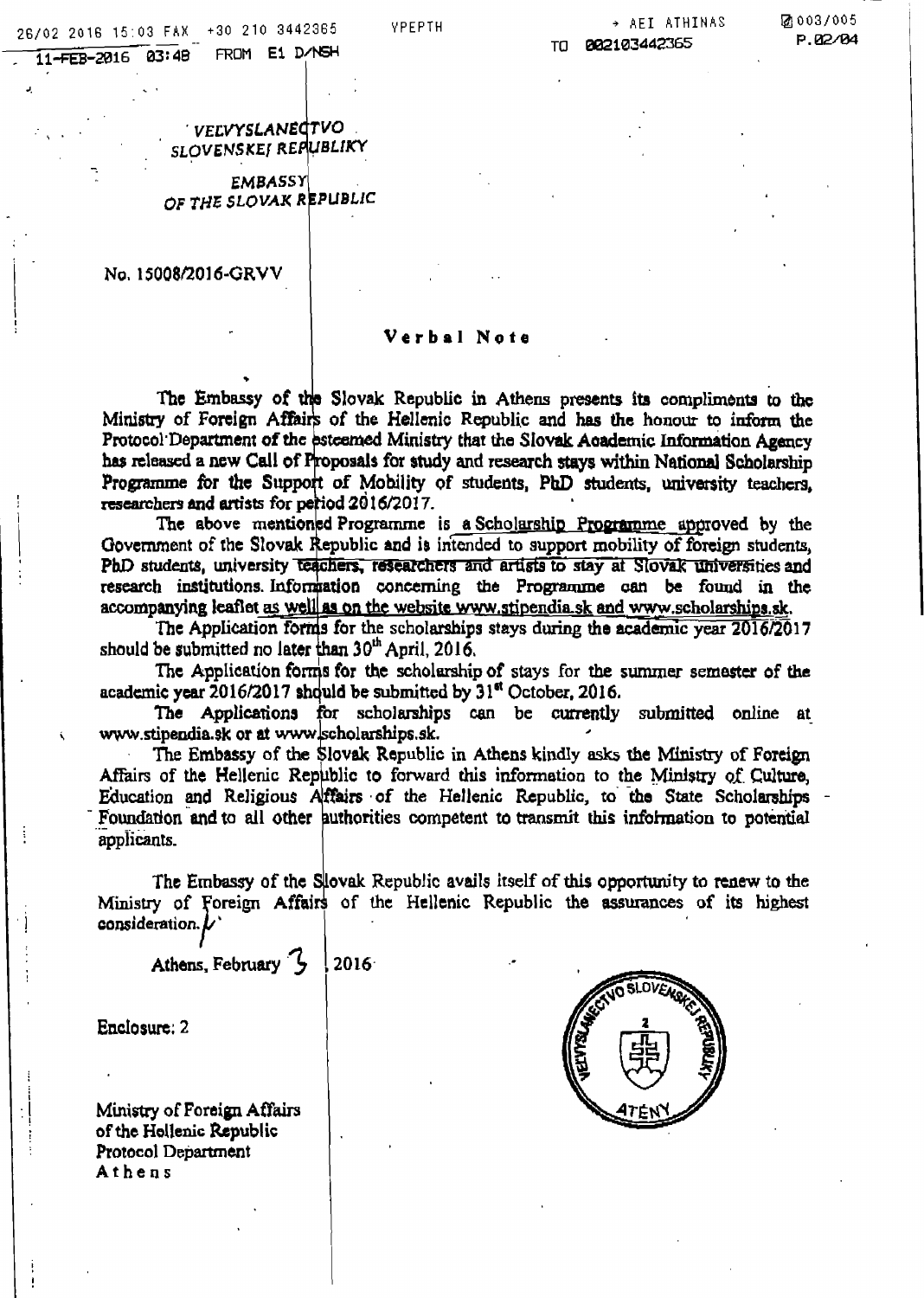

#### 溪 What is the National Scholarship Programme?

The Narrata Scholarship I'mararnme for the Support of Monathy of students, PhD students unversity leachers researchers. and articts is a scholarship trogramme approved by the Government of the Slovaki Republic in 2005

C Trainspare Solidienship Proje amine of the Stock Report N such across statished research STOCE all principations and research. Indiansulation Recontent women mining - strate listability

holders to Stovakia as well as: of Slovak scholarship holders acroad. Scholarshire cover Avvig (1958) related to the scholarship stay. Slovely schularship applicants may also apply this travel grant.

The Programme softparation incidere are sagdarshur robers mitto-Geven mentioning Stetlak Papua to The Number (Scholarship Programme) is invited by the Minstry of Educa or Rolente Research and Sport of the Slovek Republic and applicit terred by SAIA, rule

## SAIA, n.o.

· SAIA die (Stevak Alarmie atema pries licale la strip venime celling strate cruansation at simple estraismmenton (GDF), hos Traentimulamenting productions. and pool lesser pessional of craightents a plate scoely

and aspising in the habitations with Magazater and research Strated SA 6 produce affirmation and se racio services saladat circuay and research most tyladar pistonischeral southers in and grand programming and promotes Sioves in waterles. and research argainsations abroad.

## SAIA Major Programmes?

Academic Mobility:

Central European Exchange Programme for university studies (CEERLIS)

Action Austria - Slovakia, Comperation in Science **Sind Education** 

**Biggional Scholarship Programme for the Support** of Mobility

Scheiz-NMS<sup>a</sup> - Swiss-Slovak Schelarship Fund EURAXESS Services Leating for Researchers

## Contact

**SAIA**, 1-0. Sasinkova 10 812-20 Bratislava 1 Slovakia:

m4 -421/2793047.00 +421/2/59 30 47 11 fax: +421/2/59 30 47 01

www.saja.sk

nso-foreign@saia.sk (Hytomnation for foreign app icusts) nsp-sk@saia.sk (letorman in for Slovak applicants)



# YELLI Sail PROC For th  $o<sub>f</sub>$  Mc







Scholarships at 1 grants for stu **niversity tead** PhD students. research its and artists

۱ts, \$.





28/02

 $\overline{1}$ 

**УРЕРТН**